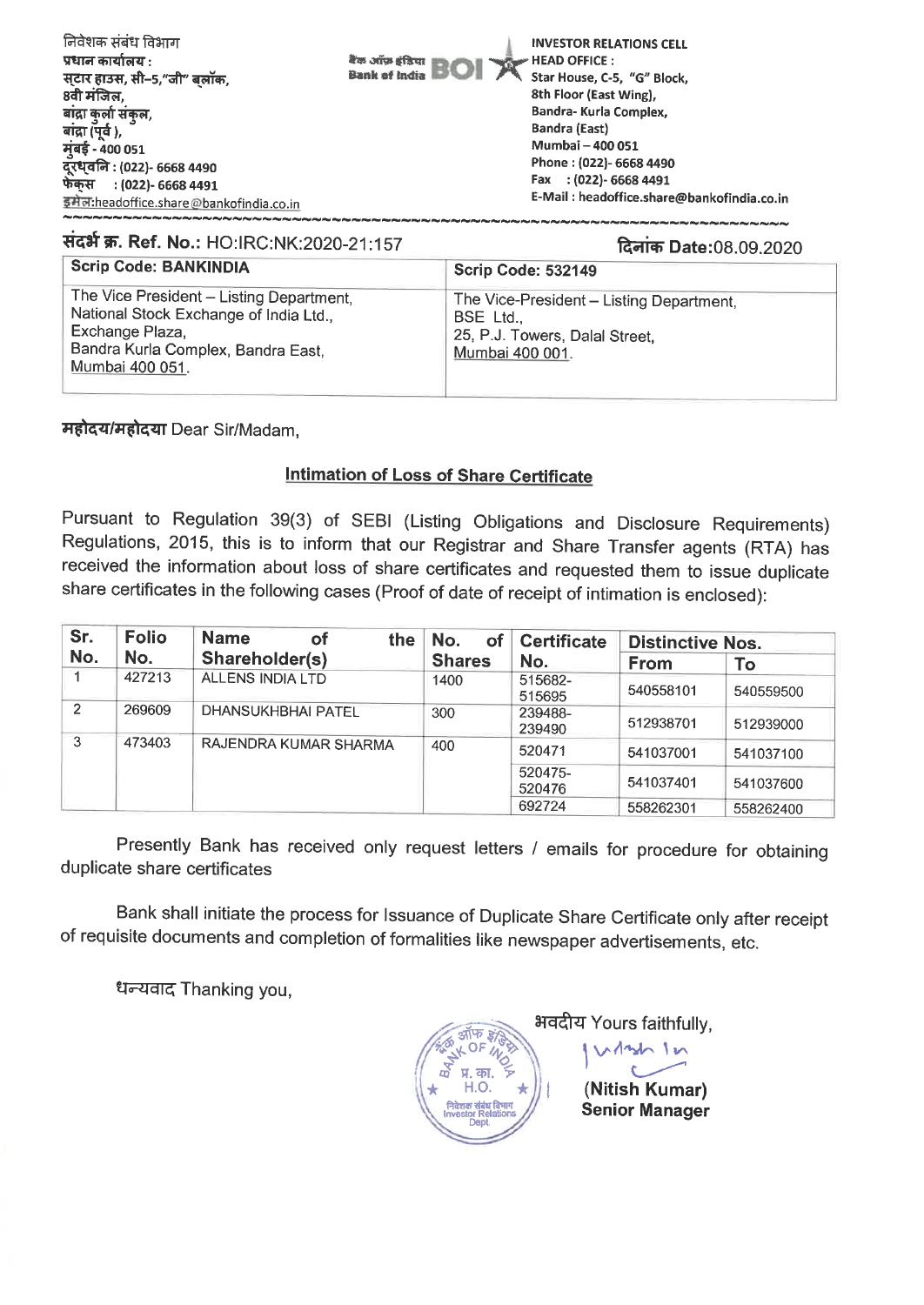|                                                                                                                                                                                                                                                                                                                                                                                                                                                                                                                                                                                                                                                                                                                                |          |                                 | X DELETE     | <b>Exp</b> REPLY | <b>EG REPLY ALL</b> | <b>B</b> FORWARD        |                   |
|--------------------------------------------------------------------------------------------------------------------------------------------------------------------------------------------------------------------------------------------------------------------------------------------------------------------------------------------------------------------------------------------------------------------------------------------------------------------------------------------------------------------------------------------------------------------------------------------------------------------------------------------------------------------------------------------------------------------------------|----------|---------------------------------|--------------|------------------|---------------------|-------------------------|-------------------|
| Mon 07/09/2020 13:49                                                                                                                                                                                                                                                                                                                                                                                                                                                                                                                                                                                                                                                                                                           |          | bssduplicate@bigshareonline.com |              |                  |                     |                         | Mark as unread    |
| To: Rajeev Bhatia; Investor Relations Department;                                                                                                                                                                                                                                                                                                                                                                                                                                                                                                                                                                                                                                                                              |          |                                 |              |                  |                     |                         |                   |
| Cc: vijay@bigshareonline.com; jibu@bigshareonline.com; bhagwan@bigshareonline.com;<br>Bssduplicate@Bigshareonline.Com <bssduplicate@bigshareonline.com>;</bssduplicate@bigshareonline.com>                                                                                                                                                                                                                                                                                                                                                                                                                                                                                                                                     |          |                                 |              |                  |                     |                         |                   |
| <b>U</b> 1 attachment                                                                                                                                                                                                                                                                                                                                                                                                                                                                                                                                                                                                                                                                                                          |          |                                 |              |                  |                     |                         | $\leftrightarrow$ |
|                                                                                                                                                                                                                                                                                                                                                                                                                                                                                                                                                                                                                                                                                                                                |          |                                 |              |                  |                     |                         |                   |
|                                                                                                                                                                                                                                                                                                                                                                                                                                                                                                                                                                                                                                                                                                                                |          |                                 |              |                  |                     |                         |                   |
| 516154.pdf                                                                                                                                                                                                                                                                                                                                                                                                                                                                                                                                                                                                                                                                                                                     |          |                                 |              |                  |                     |                         |                   |
| <b>DATI INTERNATIONAL DELL'INC.</b>                                                                                                                                                                                                                                                                                                                                                                                                                                                                                                                                                                                                                                                                                            |          |                                 |              |                  |                     |                         |                   |
|                                                                                                                                                                                                                                                                                                                                                                                                                                                                                                                                                                                                                                                                                                                                |          |                                 |              |                  |                     |                         |                   |
| Caution: This email: originated from a source outside Bank of India. Do not                                                                                                                                                                                                                                                                                                                                                                                                                                                                                                                                                                                                                                                    |          |                                 |              |                  |                     |                         |                   |
|                                                                                                                                                                                                                                                                                                                                                                                                                                                                                                                                                                                                                                                                                                                                |          |                                 |              |                  |                     |                         |                   |
| Dear Sir/Ma'am,                                                                                                                                                                                                                                                                                                                                                                                                                                                                                                                                                                                                                                                                                                                |          |                                 |              |                  |                     |                         |                   |
|                                                                                                                                                                                                                                                                                                                                                                                                                                                                                                                                                                                                                                                                                                                                |          |                                 |              |                  |                     |                         |                   |
|                                                                                                                                                                                                                                                                                                                                                                                                                                                                                                                                                                                                                                                                                                                                |          |                                 |              |                  |                     |                         |                   |
| Please be informed that in terms of the provisions of the SEBI (LODR) Regulations, 2015, the Company is required to<br>submit information regarding loss of share certificates and issue of duplicate certificates, to the stock exchange within two<br>days of its getting information. Further, the said intimation has to be filed only through the mode of NEAPS filing for NSE<br>and on listing bseindia.com for BSE and not via hard copy submission.<br>Accordingly, we are sharing herewith the receipt of the following request for loss of share certificate of the Company by<br>shareholders, to enable you to comply with the said regulatory requirement within the timelines prescribed.<br><b>Client Name</b> | Cert. No | Dist. No From                   | Dist. NO. To | Folio No.        | Quantity            | Name                    |                   |
| <b>BANK OF INDIA - EQUITY</b>                                                                                                                                                                                                                                                                                                                                                                                                                                                                                                                                                                                                                                                                                                  | 515682   | 540558101                       | 540558200    | 427213           | 100                 | <b>ALLENS INDIA LTD</b> |                   |
|                                                                                                                                                                                                                                                                                                                                                                                                                                                                                                                                                                                                                                                                                                                                | 515683   | 540558201                       | 540558300    | 427213           | 100                 | <b>ALLENS INDIA LTD</b> |                   |
| <b>BANK OF INDIA - EQUITY</b><br><b>BANK OF INDIA - EQUITY</b>                                                                                                                                                                                                                                                                                                                                                                                                                                                                                                                                                                                                                                                                 | 515684   | 540558301                       | 540558400    | 427213           | 100                 | <b>ALLENS INDIA LTD</b> |                   |
| BANK OF INDIA - EQUITY                                                                                                                                                                                                                                                                                                                                                                                                                                                                                                                                                                                                                                                                                                         | 515685   | 540558401                       | 540558500    | 427213           | 100                 | <b>ALLENS INDIA LTD</b> |                   |
| <b>BANK OF INDIA - EQUITY</b>                                                                                                                                                                                                                                                                                                                                                                                                                                                                                                                                                                                                                                                                                                  | 515686   | 540558501                       | 540558600    | 427213           | 100                 | <b>ALLENS INDIA LTD</b> |                   |
| <b>BANK OF INDIA - EQUITY</b>                                                                                                                                                                                                                                                                                                                                                                                                                                                                                                                                                                                                                                                                                                  | 515687   | 540558601                       | 540558700    | 427213           | 100                 | <b>ALLENS INDIA LTD</b> |                   |
| <b>BANK OF INDIA - EQUITY</b>                                                                                                                                                                                                                                                                                                                                                                                                                                                                                                                                                                                                                                                                                                  | 515688   | 540558701                       | 540558800    | 427213           | 100                 | ALLENS INDIA LTD        |                   |
| <b>BANK OF INDIA - EQUITY</b>                                                                                                                                                                                                                                                                                                                                                                                                                                                                                                                                                                                                                                                                                                  | 515689   | 540558801                       | 540558900    | 427213           | 100                 | ALLENS INDIA LTD        |                   |
| <b>BANK OF INDIA - EQUITY</b>                                                                                                                                                                                                                                                                                                                                                                                                                                                                                                                                                                                                                                                                                                  | 515690   | 540558901                       | 540559000    | 427213           | 100                 | <b>ALLENS INDIA LTD</b> |                   |
|                                                                                                                                                                                                                                                                                                                                                                                                                                                                                                                                                                                                                                                                                                                                | 515691   | 540559001                       | 540559100    | 427213           | 100                 | <b>ALLENS INDIA LTD</b> |                   |
| <b>BANK OF INDIA - EQUITY</b><br><b>BANK OF INDIA - EQUITY</b>                                                                                                                                                                                                                                                                                                                                                                                                                                                                                                                                                                                                                                                                 | 515692   | 540559101                       | 540559200    | 427213           | 100                 | ALLENS INDIA LTD        |                   |
| <b>BANK OF INDIA - EQUITY</b>                                                                                                                                                                                                                                                                                                                                                                                                                                                                                                                                                                                                                                                                                                  | 515693   | 540559201                       | 540559300    | 427213           | 100                 | <b>ALLENS INDIA LTD</b> |                   |
| <b>BANK OF INDIA - EQUITY</b>                                                                                                                                                                                                                                                                                                                                                                                                                                                                                                                                                                                                                                                                                                  | 515694   | 540559301                       | 540559400    | 427213           | 100                 | <b>ALLENS INDIA LTD</b> |                   |

Should you have any queries in respect of the aforesaid instruction kindly revert back.

 $\mathcal{L}_{\frac{1}{2},\frac{1}{2},\frac{1}{2}}$ 

Regards,

 $\sim$ 

Bigshare Services Pvt. Ltd.

https://cas.bankofindia.co.in/owa/ 08/09/2020

V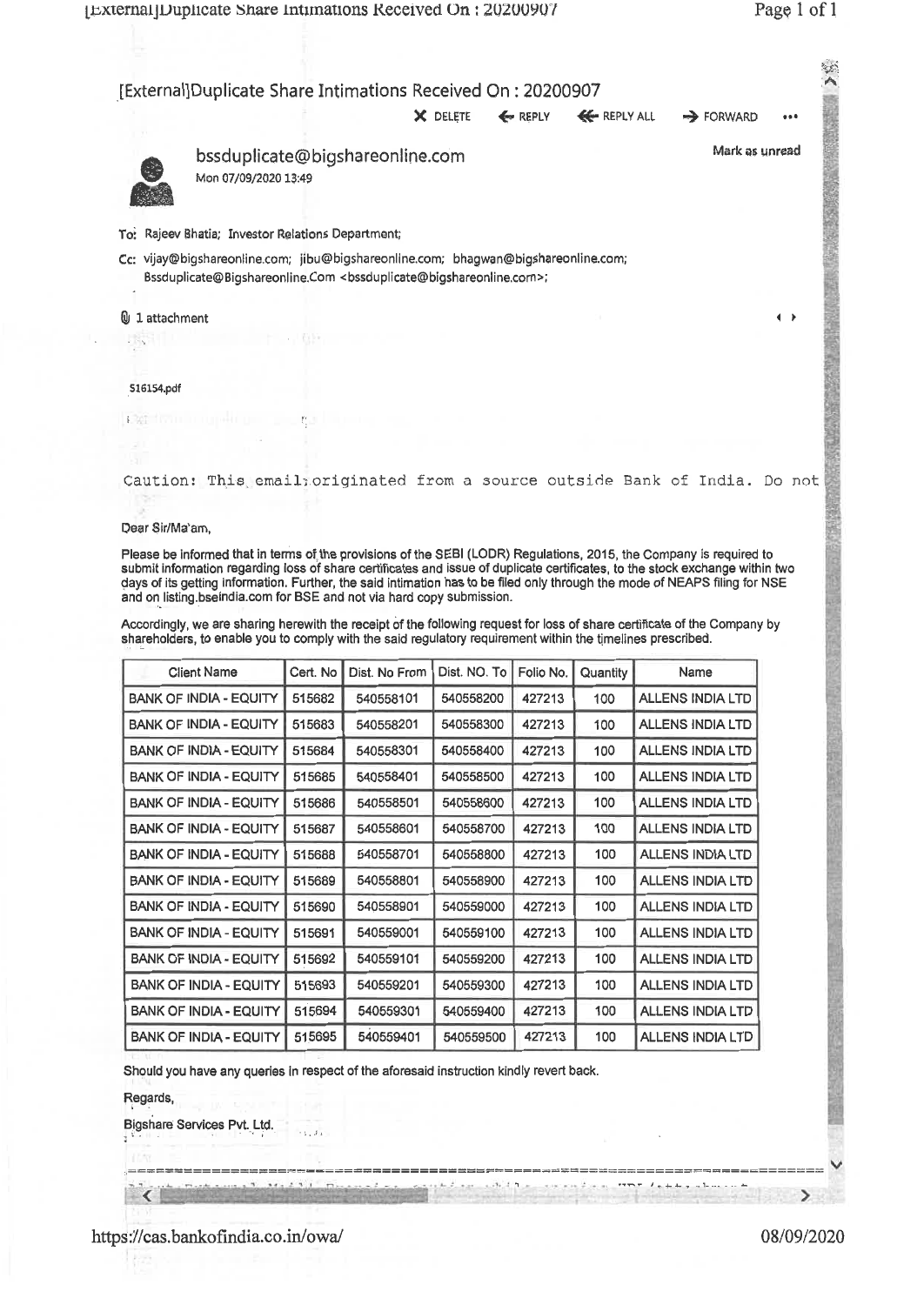**An ISO 9001:2008 & GMP Certified Company** 

**HOMOEOPATHY GENERATION** *NIES* 

Regd. & Corp. Office: Allen's Apt., 23/C, Wards Institution Street, Kolkata 700006 Phone: 03323510072, 9830111222, Email: allens.india@gmail.com, www.allensindia.com **GSTIN;** 19AACCA6790Q1ZV C1N: U51109W81993PLC060219

 $A21$ 19-20103/365

**Date: 02.03.2020** 

**To, The Concern Authority/Department, Bank of India, Head Office - Star House, C-5, "0" Block, Sandra - Kuria Complex, Bandra (East), Mumbai - 400051.** 

 $10|$ 

**Dear Sir,** 

**I, myself Mr. Shashanka Shekhar Sarkar, Managing Director of ALLENS INDIA LIMITED have received a "Postal Ballot Form", vide Ref. No.: 119360, where you have mentioned REGISTERED Folio Number/DP-Client ID: 427213 & Number of Shares held: 1400.** 

**On such context, here I would like to know the process to have the duplicate copy of all relevant documents regarding my shares.** 

**Hope that, I am being able to state my communication in a understandable manner and wish to hear you at your earliest convenience.** 

**516154** 

**Regards,** 

**Mr. Shashanka Shekhar Sarkar Managing Director ALLENS INDIA LIMITED** 

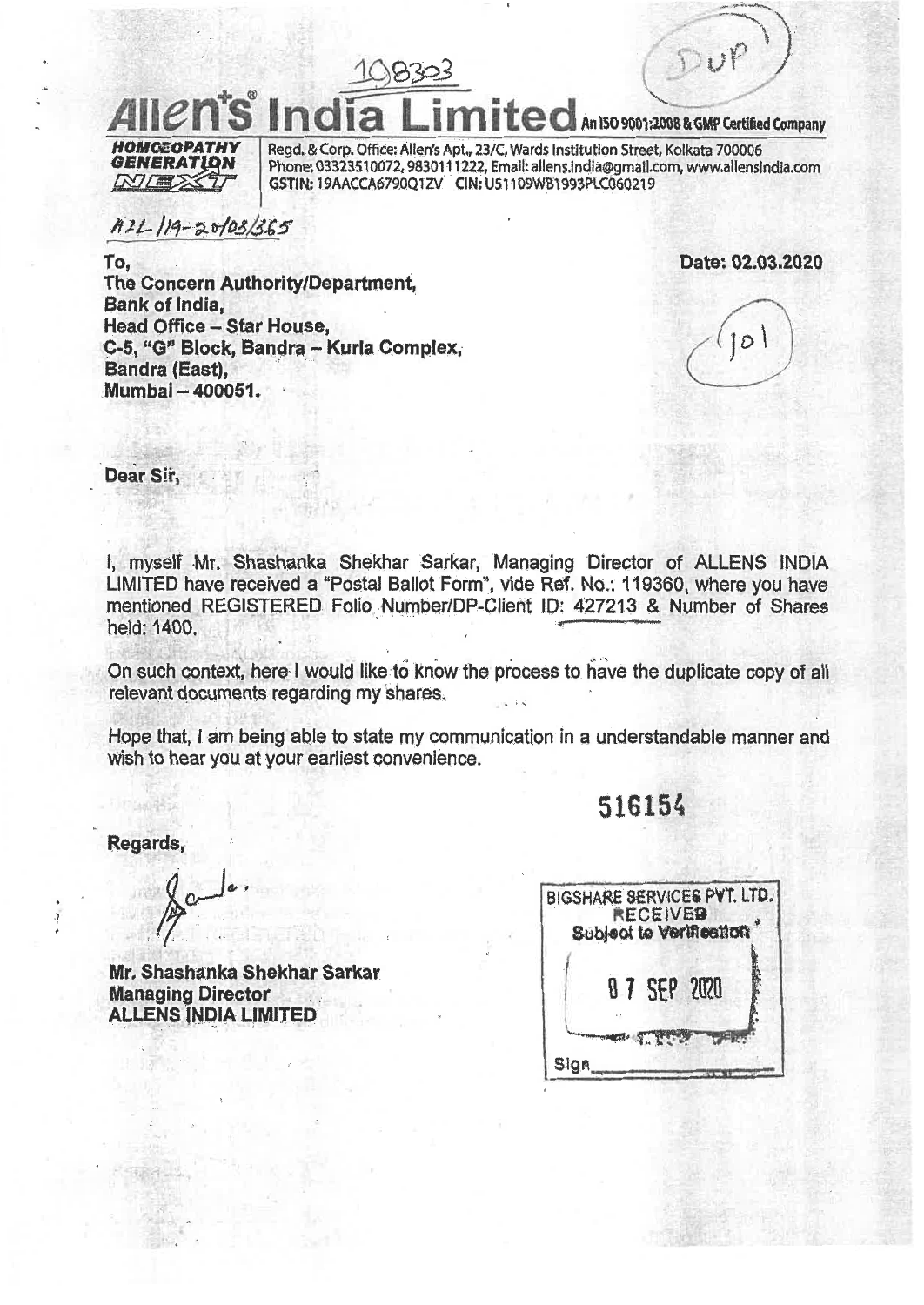[External] Duplicate Share Intimations Received On : 20200908

X DELETE  $\iff$  REPLY  $\iff$  REPLY ALL  $\Rightarrow$  FORWARD •••



bssduplicate@bigshareonline.com Tue 08/09/202012:20

Mark as unread

**4 0** 

To: Rajeev Bhatia; Investor Relations Department;

**INSTRALIES** 

Cc: vijay@bigshareonline.com; jibu@bigshareonline.com; bhagwan@bigshareonline.com;

Bssduplicate@Bigshareonline.Com <bssduplicate@bigshareonline.com>;

**1** attachment **diamentin** 

\$16234.pdf

Caution: This email originated from a source outside Bank of India.

Dear Sir/Ma'am,

Please be informed that in terms of the provisions of the SEBI (LODR) Regulations, 2015, the Company is required to submit information regarding loss of share certificates and issue of duplicate certificates, to the stock exchange within two days of its getting information. Further, the said intimation has to be filed only through the mode of NEAPS filing for NSE and on listing.bseindia.comfor BSE and not via hard copy submission.

Accordingly, we are sharing herewith the receipt of the following request for loss of share certificate of the Company by shareholders, to enable you to comply with the said regulatory requirement within the timelines prescribed.

| <b>Client Name</b>                      | Cert.<br>No. | Dist. No<br>From | Dist. NO.<br>To | Folio<br>No. | Quantity | Name                                |
|-----------------------------------------|--------------|------------------|-----------------|--------------|----------|-------------------------------------|
| <b>BANK OF INDIA -</b><br><b>EQUITY</b> | 239488       | 512938701        | 512938800       | 269609       | 100      | <b>DHANSUKHBHAI</b><br><b>PATEL</b> |
| <b>BANK OF INDIA-</b><br><b>EQUITY</b>  | 239489       | 512938801        | 512938900       | 269609       | 100      | <b>DHANSUKHBHAI</b><br><b>PATEL</b> |
| <b>BANK OF INDIA -</b><br><b>EQUITY</b> | 239490       | 512938901        | 512939000       | 269609       | 100      | <b>DHANSUKHBHAI</b><br><b>PATEL</b> |

Should you have any queries in respect of the aforesaid instruction kindly revert back.

Regards, <1,'" " " ;• ,,,;• L Bigshare Services Pvt. Ltd. 

Alert:External Mail! Exercise caution while opening URL/attachment.

 $\sum$